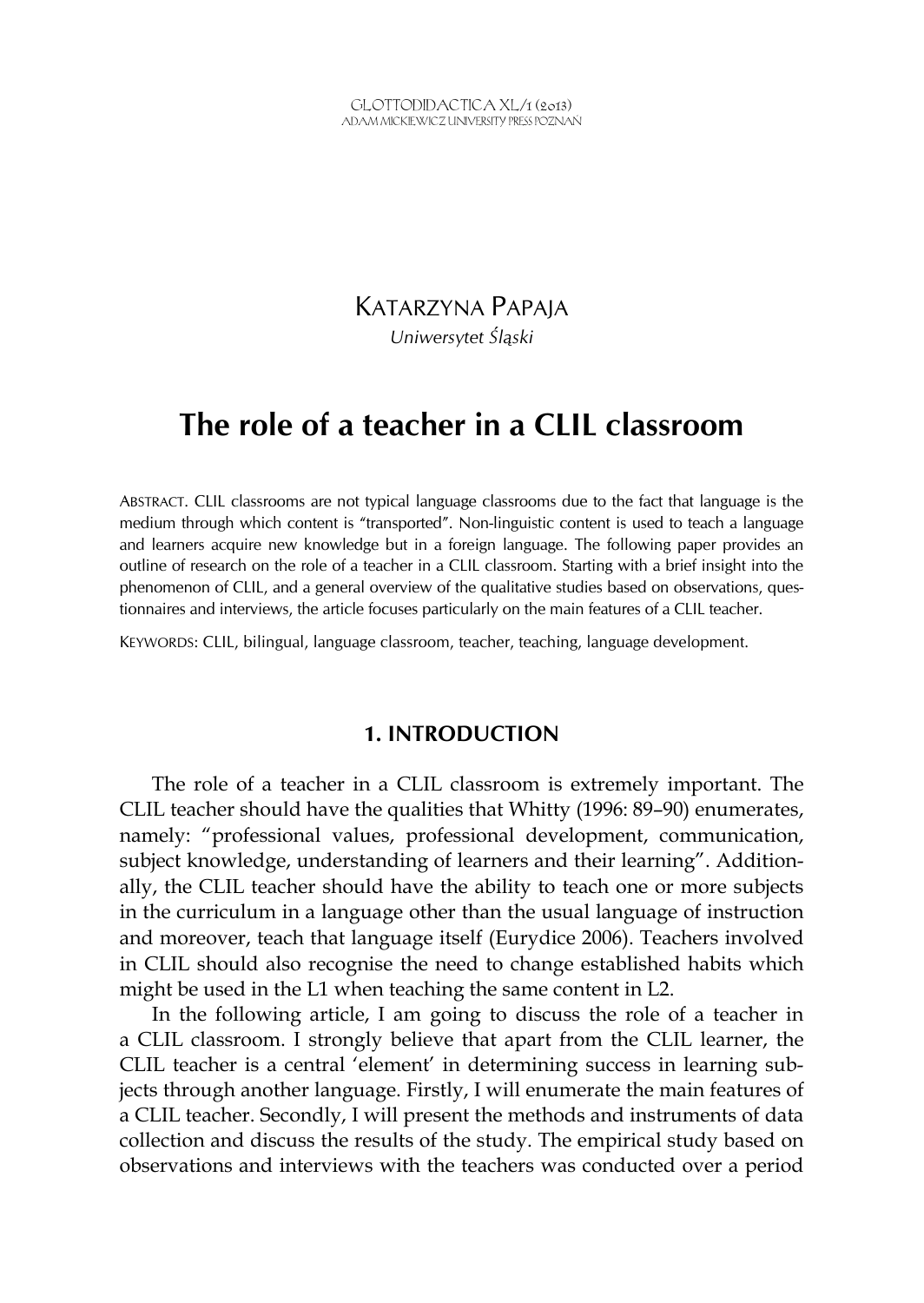of one school year at secondary schools in which various subjects are offered in English. All the schools which took part in the study are situated in the southern part of Poland (Silesia and Little Poland). The total number of teachers who took part in the study was 31. Finally, I will draw some conclusions and provide suggestions concerning the improvement of bilingual education in Poland.

#### **2. A CLIL TEACHER**

Teachers involved in CLIL recognise the need to change established habits which might be used in the L1 when teaching the same content in L2. What is evident is that a professional teacher will recognise that the CLIL context means that it is not only the teacher's linguistic competence which is of importance, but also that of the learners. This leads directly to the notion of methodological shift. The main characteristic of this shift lies in the movement from teacher-centred to learner-centred methods.

It is also very important for those teachers who know that their linguistic skills are limited to adapt their content and methods accordingly. Marsh et al. (2001: 78) claim that "this is where code-switching and preparation become crucial". On the other hand, Hall (2001: 120) states that "it is very important to remember that being able to use a L2 does not mean being able to teach in that L2 in a given situation". If a CLIL teacher is to teach extensively in the L2 it is essential that she/he has sufficient command of the language.

Marsh et al. (2001: 78–80) outline the 'idealised competencies' required of a CLIL teacher:

- a) LANGUAGE/COMMUNICATION
	- sufficient target language knowledge and pragmatic skills for CLIL,
	- sufficient knowledge of the language used.
- b) THEORY
	- comprehension of the differences and similarities between the concepts of language learning and language acquisition.
- c) METHODOLOGY
	- ability to identify linguistic difficulties,
	- ability to use communication/interaction methods that facilitate the understanding of meaning,
	- ability to use strategies (e.g. repetition, echoing etc. …) for correction and for modelling good language usage,
	- ability to use dual-focussed activities which simultaneously cater for language and subject aspects.
- d) THE LEARNING ENVIRONMENT
	- ability to work with learners of diverse linguistic/cultural backgrounds.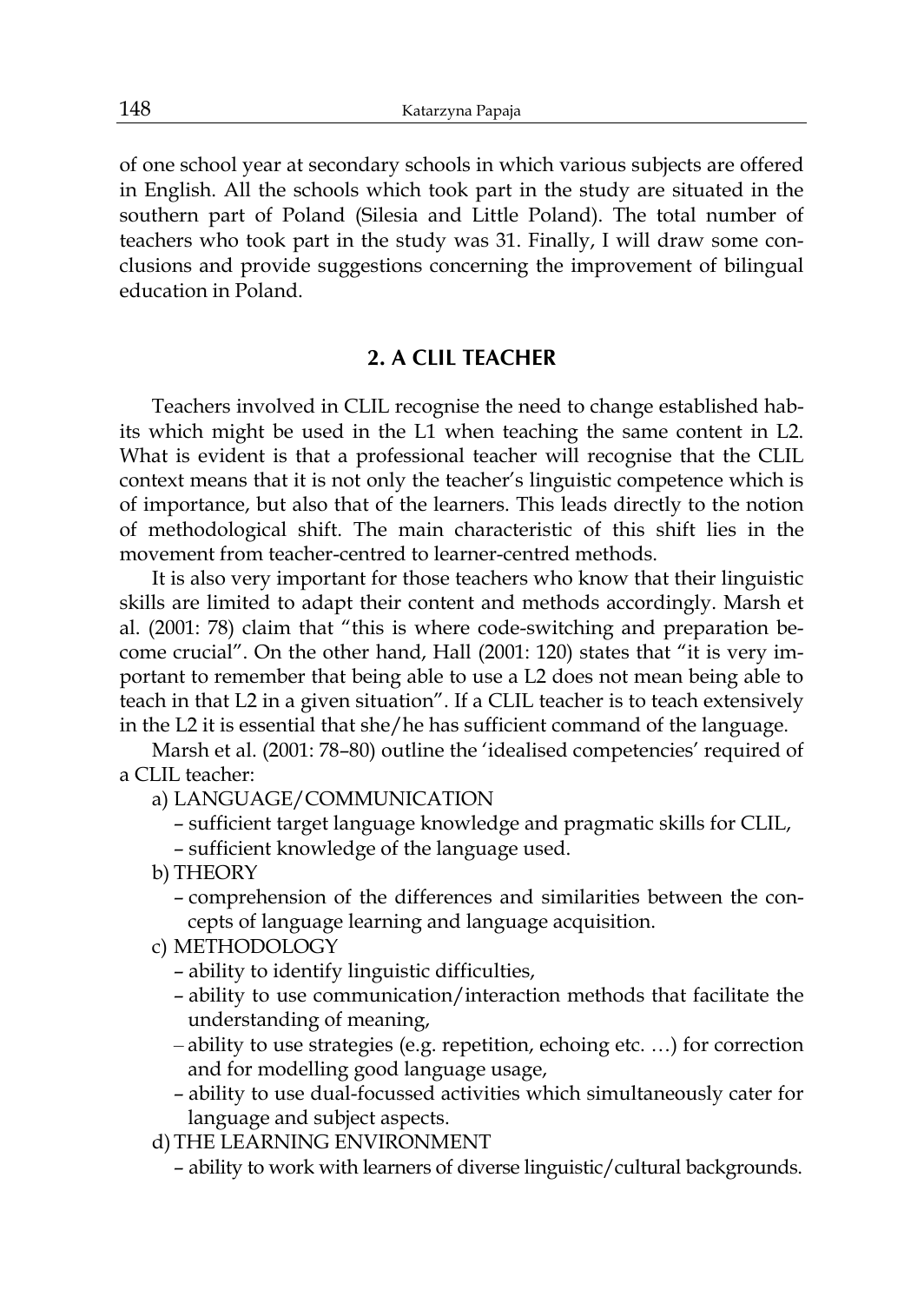### e) MATERIALS DEVELOPMENT

- ability to adapt and exploit materials,
- ability to select complementary materials on a given topic.
- f) ASSESSMENT

– ability to develop and implement evaluation and assessment tools.

One of the most important abilities of the CLIL teacher is second language competence. Andrews (1999: 163) argues that "the teacher of a language, like any educated user of that language, undoubtedly needs levels of implicit and explicit knowledge of grammar which will facilitate effective communication". At the same time, however: "effective L2 teaching requires of the teacher more than just the possession of such knowledge and the ability to draw upon it for communicative purposes. The L2 teacher also needs to reflect upon that knowledge and ability, and upon his/her knowledge of the underlying systems of the language, in order to ensure that the learners receive maximally useful input for learning" (Andrews 1999).

Teaching in CLIL demands much more than the ability to speak or listen in a particular language. Whether one is dealing with native or non-native speakers of a given language, the key question of linguistic competence for the teaching context remains a key issue. Good linguistic skills in the target language are necessary. Teachers who use CLIL need to be linguistically aware, possessing insight into how language functions, in addition to being able to use the language as a tool in the classroom. What is very important is that those teachers who know their linguistic skills are limited need to adapt their content and methods. In fact, "this is where code-switching and preparation become crucial" (Marsh, Marsland 1999: 45). It is also reasonable to suggest that teachers with more limited linguistic skills have to pay more attention to lesson planning in order to feel more confident.

Generally speaking, CLIL teachers need to be simultaneously both language and content teachers. The emphasis may be more towards one of these than the other, depending on the teacher competences but nonetheless "dual-interest and dual-ability, if not dual-qualification, appear to be highly desirable" (Marsh, Marsland 1999: 38).

According to Eurydice (2006), in the CLIL type provision, teachers are specialists in one or more non-language subjects or have two areas of specialisation, one in a language subject and the other in a non-language subject. However, there are countries in which the teachers do not have dual education and therefore they need to provide a certified evidence of particular skills. None of the diplomas or certificates required relates to CLIL type provision as such, or more specifically to particular aspects of its teaching principles and methodology.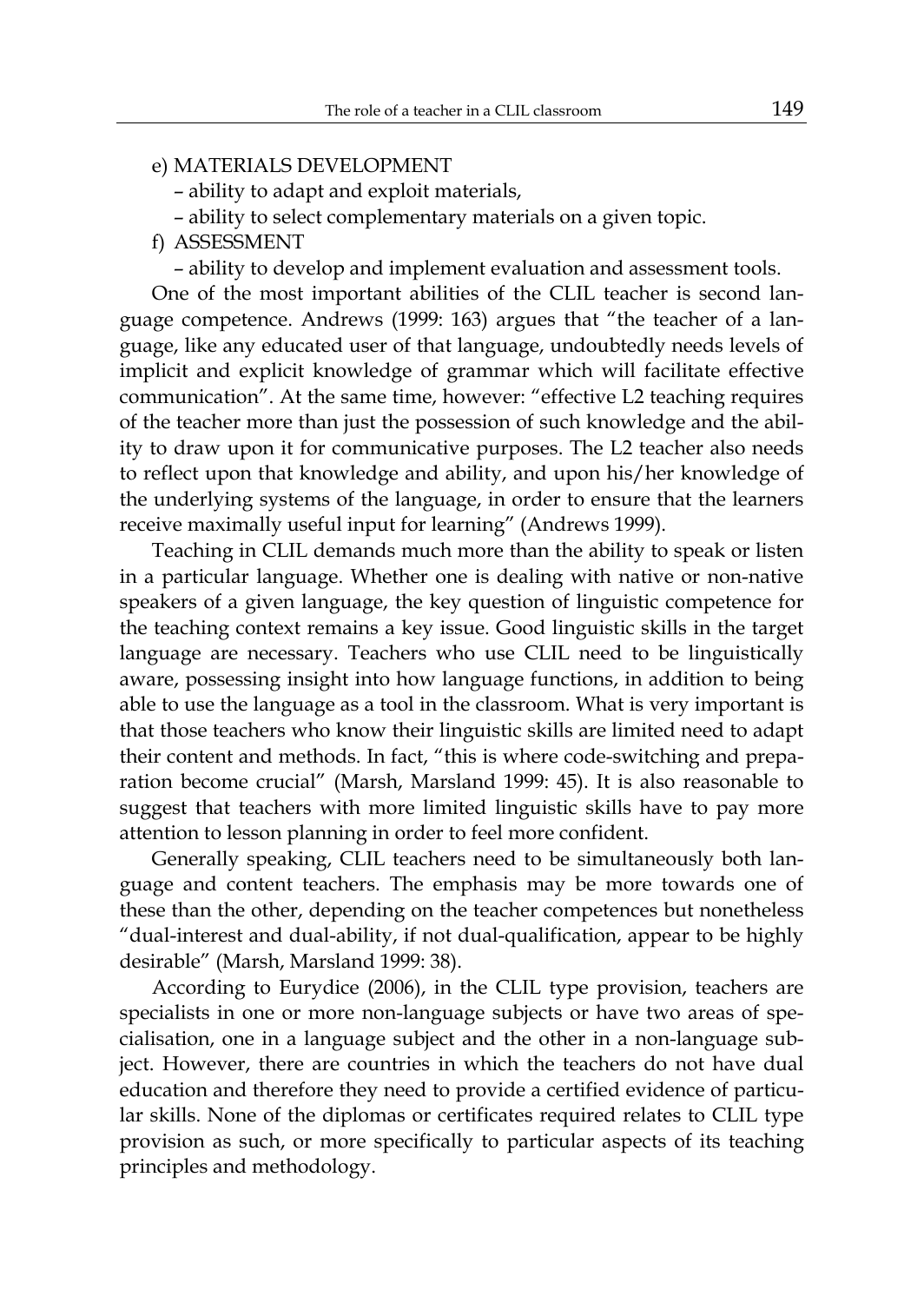According to the latest regulations (2004) regarding teacher training standards in Poland, all graduates should master a foreign language and have reached level B2 or B2+ of the Council of Europe Common European Framework of Reference for Languages (2001). In addition, teachers are now obliged to specialise in a second subject. If they choose the combination 'non-language subject plus foreign language', they have to reach level C2 of the Common European Framework of Reference for Languages, in the case of the language subject (Eurydice 2006).

#### **3. A BRIEF DESCRIPTION OF THE STUDY**

The study, which lasted one school year, was conducted in secondary and lower secondary schools where various subjects are offered in English. 31 Polish teachers of the bilingual subjects participated in the study. They were teachers of Geography, Biology Mathematics, Physics and History. Their teaching experience differed as well as their educational background. All were fully qualified teachers with university degrees in a particular subject and teaching experience at secondary school or lower secondary level, varying from 3 years to 10 years. Only four were fully qualified teachers with additional university degree in English; The other completed some courses in English and passed additional exams allowing them to teach a subject through English. All the teachers were observed while teaching in English (5 lessons per week) and all of them were interviewed. The questions were open-ended and they were connected with bilingual education. The answers presented below are the most common ones provided by the CLIL teachers.

#### **4. THE RESULTS OF THE STUDY**

In the following part of this article, I am going to present the questions asked in the interview and also discuss the answers given by the teachers.

1. *Is there a recognised need to create more bilingual classes in the school?* 

All the CLIL teachers interviewed answered that there was a need to create more bilingual classes in the school in which they were working as the knowledge of English language was not enough in today's world. They all said that knowledge about particular subjects in a foreign language was very crucial.

2. *Over the year, what proportion of English language (texts, teacher talk, student-to-student – holistic appraisal) is used in a bilingual lesson?*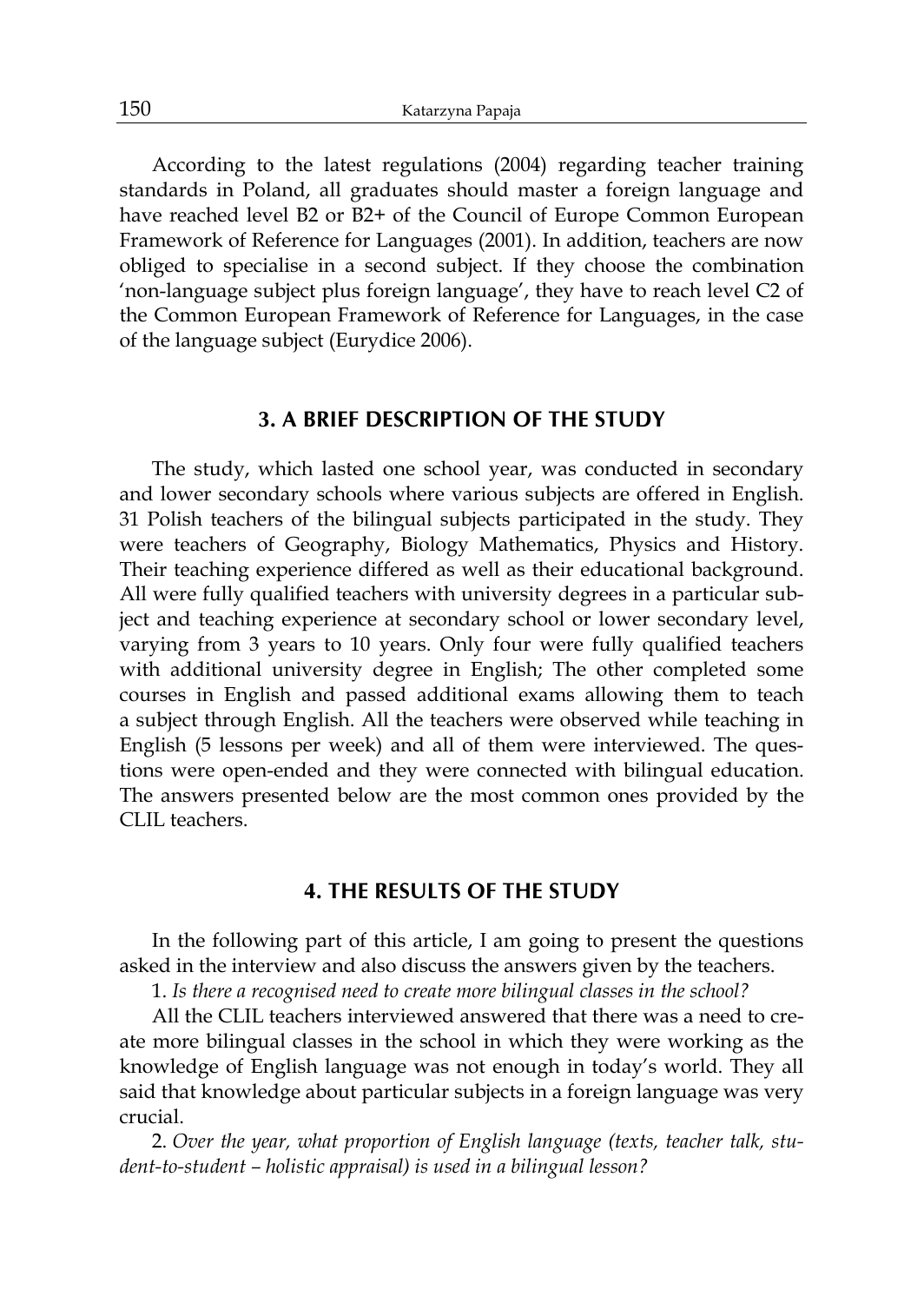Geography – about 90% Biology – about 90% History – about 80% Mathematics – about 40% Physics – about 20%

Having taken into consideration the data from class observations, the proportion of English language used during CLIL classes was around 90% in the case of Geography and Biology, 80% in History, 40% in Mathematics and 20% in Physics. The reason why only between 40% and 20% of English language is used during Mathematics and Physics can be connected with the fact that scientific subjects are concerned to be more difficulty even in the native language.

3. *Are you actively doing in-service professional development or likewise?* 

Most of the CLIL teachers took part in bilingual workshops organised in Warsaw and Toruń. The Geography CLIL teachers and the Biology CLIL teachers took part in some conferences on ecology. Two Physics teachers participated in a CLIL training organised in Great Britain.

It is very good that the CLIL teachers take part in bilingual workshops as it helps them to develop professionally and exchange teaching experiences with other CLIL teachers.

4. *Are the bilingual classes more directed towards European and international orientation than Polish-medium classes within the school?* 

The bilingual classes are rather Polish-medium oriented due to the fact that the CLIL learners are obliged to take their final secondary school examination ("Matura") in Polish.

5. *How is the content affected by the use of the foreign language?* 

All the CLIL teachers interviewed answered that content was NOT affected by the use of the foreign language but it required more effort and time both on the part of the teacher and the learner.

# 6. *Are you a different teacher in English than in Polish? Why/why not?*

The answers provided by the teachers varied:

- "No, the lesson looks the same" (Mathematics, Physics);
- "Yes, it's different I introduce a lot of English vocabulary, translate certain aspects into Polish and do less exercises because there is not time" (Geography);
- "Yes, I am. I try to use certain methods which are used in the language classroom, e.g. PW or GW" (biology);
- "Yes, I try to teach the language as well" (History)

As it can be seen from the answers provided, the Geography, Biology and History CLIL lessons differed from the ones in Polish while the Mathematics and Physics CLIL lessons were very similar, which was visible during observations.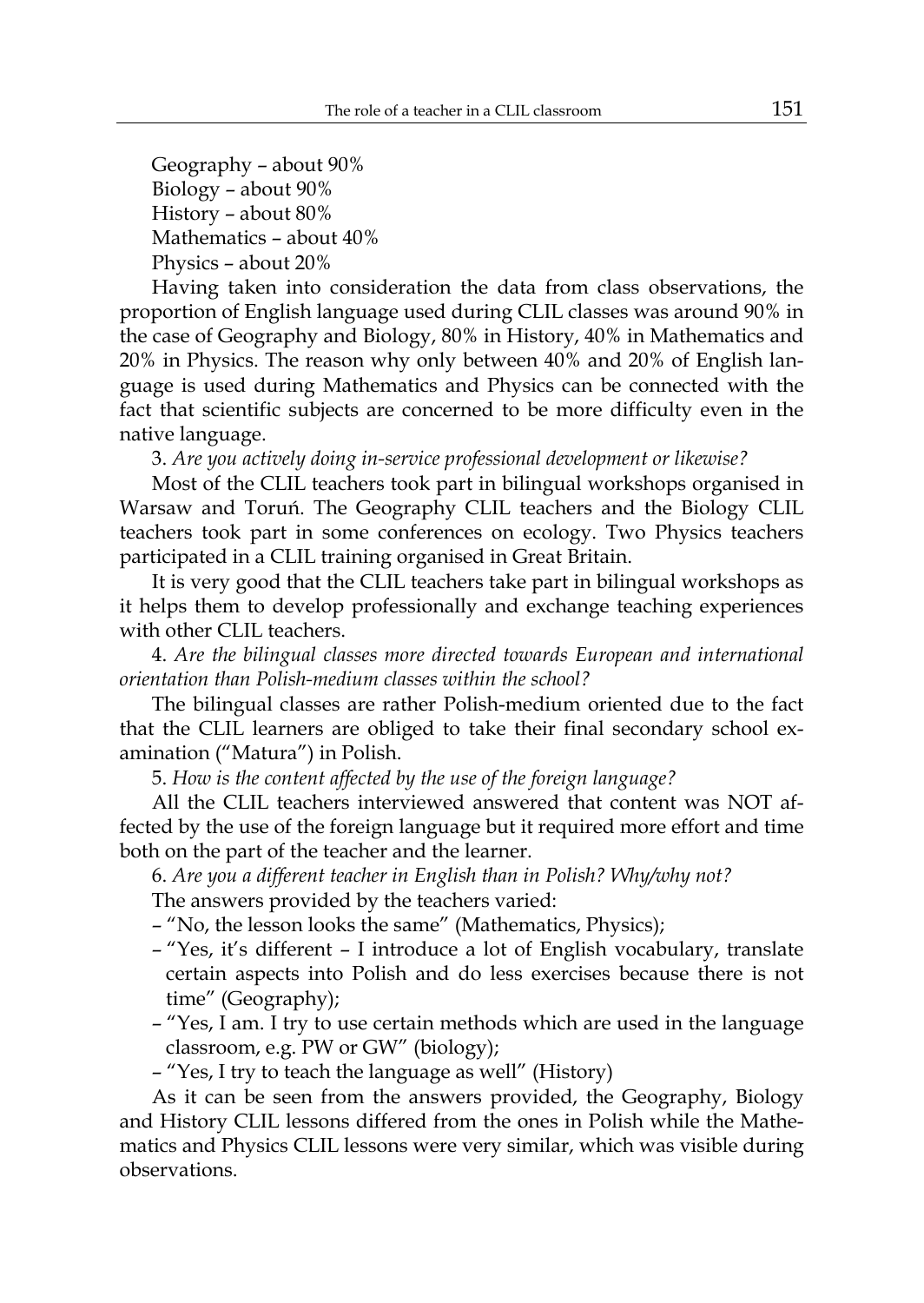7. *What professional needs do you have when teaching through English (if any)?*  The most common answers were the following:

- *"*To be a good teacher";
- "To have more teaching materials (films, presentations, articles etc.)";
- "To have a course book for Geography in English"
- "To have materials in English preparing for the final examination (e.g. a set of exercises)";
- "To have good students who want to study hard";
- "I would like to be better paid";
- "I wish there were more teacher training organised";
- "I need some support from other teachers";
- "A special curriculum for the bilingual stream of education";
- "Student and teacher exchanges between bilingual school";

As it can be seen from the data, the CLIL teachers have different needs – some of them are connected with professional development, some with the learners and some with financial needs.

8. *What are the motivating factors as far as teaching in a bilingual classroom is concerned?* 

The teachers enumerated the following motivating factors:

- "learners' achievements they are able to speak, e.g. about bones in English or they take part in language competitions which they win";
- "learners future achievements at foreign Universities";
- "the possibility to improve my own knowledge in a foreign language";
- "a lot of possibilities, e.g. trips abroad, meeting foreigners, exchanges etc";

9. *What are the de-motivating factors as far as teaching in a bilingual classroom is concerned?*

The teachers enumerated the following de-motivating factors:

- "lack of teaching materials";
- "lack of financial support";
- "lack of teacher training concerning CLIL methodology and some established criteria for the creation of teaching materials";
- "lack of agendas for schools";
- "lack of teacher cooperation as far as sharing materials is concerned";
- "teaching materials created for native speakers which are often too difficult to use in the early years of a CLIL course";

As it can be seen from the data provided above, the teachers listed more de-motivating factors than the motivating ones. These factors are mostly connected with extrinsic motivation. Hopefully, these factors will not dominate the motivating factors which are mainly intrinsic ones.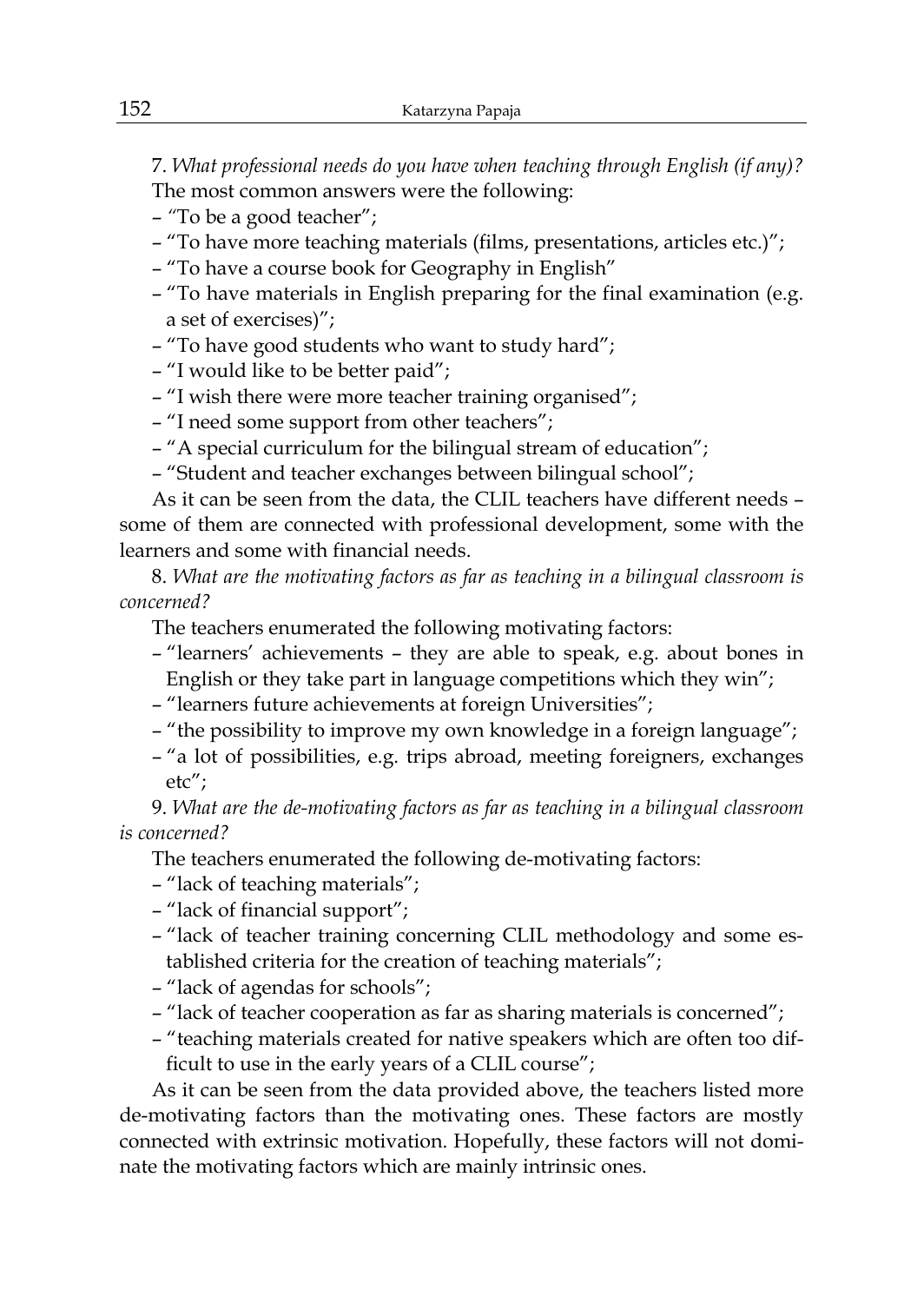## **5. CONCLUSION**

Recent discussions have maintained that CLIL offers opportunities to improve the process of language learning and language teaching. "CLIL theoreticians and teachers claim that the learning environment created by CLIL increases the learner's general learning capacities, his/her motivation and interest" (Wolff 2005: 9). There is much discussion about the global spread of English as a medium of education. There have been major achievements over the last twenty years in how to teach English as a second/foreign language. Some approaches to subject teaching have developed radically, others less so. This is also the case with how teachers teach. The following suggestions should be taken into consideration in Polish bilingual education:

- As far as the choice of the teaching method is concerned, the CLIL teachers should aim at a combination of content and language focused instruction, which would enable the CLIL learners to use language for genuine communication as well as to attain a high level of content accuracy;
- The CLIL teachers should be careful not to take up most of the available speaking time with their explanations or instructions so the CLIL learners will have an opportunity to have more practice in their target language;
- The CLIL teachers should use the mother tongue only when they find it necessary;
- All the CLIL teachers should be able to join professional networks connected with bilingual education which could help them with exchanging ideas with other CLIL teachers from all over the world;
- The CLIL teachers should be provided with opportunities to develop their second language proficiency in all skills as well as to take part in teacher training devoted to bilingual education;
- The teachers should be encouraged to use the European Language Portfolio and also work with the Common European Framework of References for Languages;
- The teachers, as well as the learners, should be provided with some preparation materials for *Matura* in English as well as with mock exams;

#### REFERENCES

Andrews, B.W., 1999. Side by side: Evaluating a partnership program in arts teachereducation. In: *International Electronic Journal of Leadership,* 3 (16). Available at: <http://www.ucalgary. ca/-iejll/> (date of access: 19. 11. 2011)